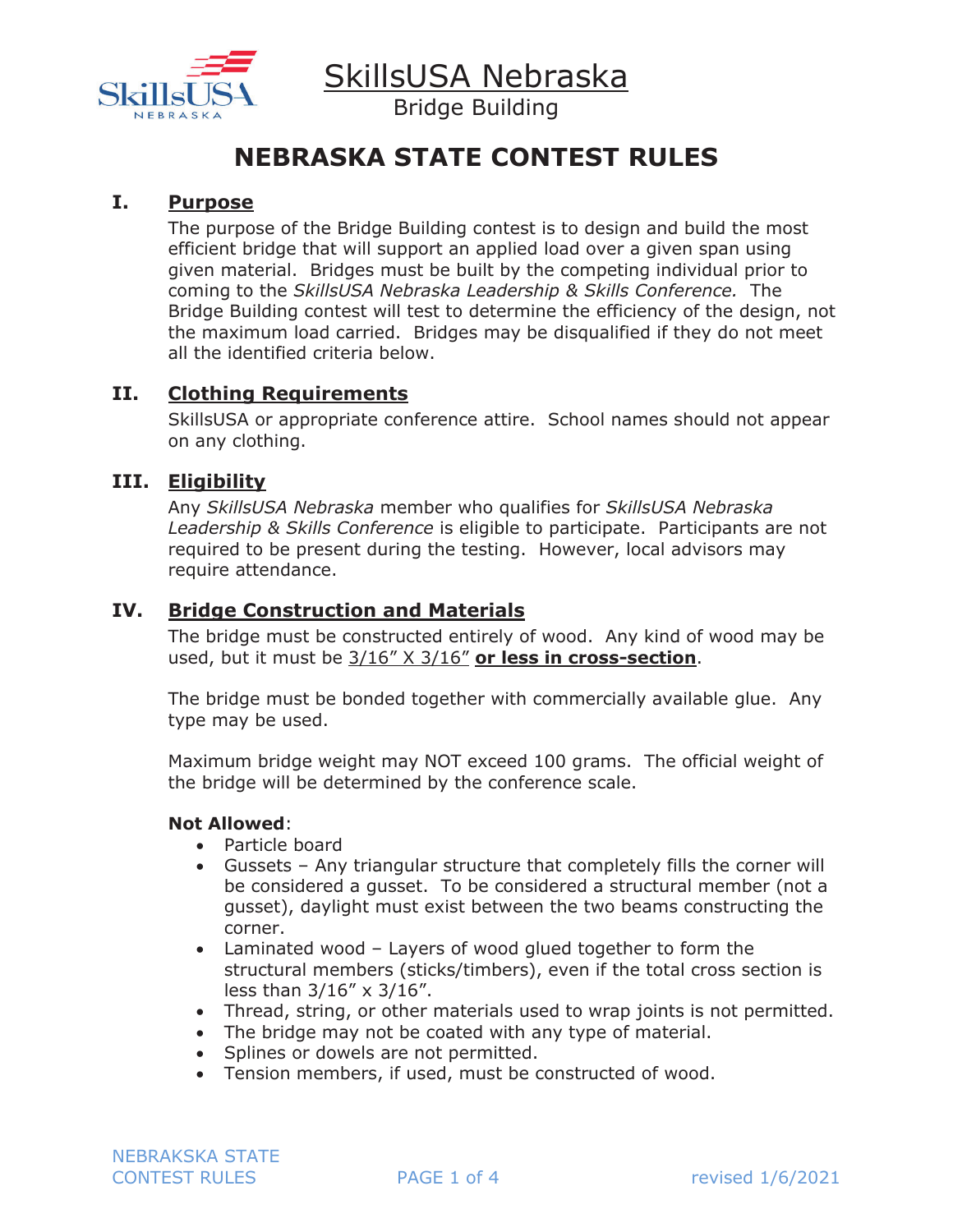

Bridge Building

# **V. Scope of The Contest**

The bridge dimensions must be in accordance with the following regulations:

- 1. **Span Length**  The bridge must be long enough to support itself on the test platforms. The bridge must be able to span a gap of *300mm*. The bridge may not exceed a maximum length of *350mm*.
- 2. **Width** The bridge must have a minimum inside width of *50mm.* Any wood pieces added (outriggers) to the bridge only to satisfy dimensional constraints will not be allowed.
- 3. **Roadbed** The bridge must contain a "roadbed" with a minimum inside width of *50mm* and a minimum length *305mm*.
	- a. The top of the roadbed is NOT to be a solid surface.
	- b. The roadbed must rest on the test platforms and be long enough to continuously support the bridge while deflecting under load testing.
	- c. The maximum thickness of the roadbed may NOT exceed *3/8"* thick.
	- d. Any part of the structure below the roadbed is to be considered the substructure.
- 4. **Substructure** The bridge may have a substructure. The substructure may have a maximum length of *270mm* and can be no more than *75mm* below the top surface of the roadbed. Except for the roadbed and substructure, there are no other height

limitations.

- 5. The unloaded bridge must be symmetrical from side to side and left to right. (Top to bottom does not matter.)
- 6. The bridge does not have to have sides or a top.
- 7. The 50mm X 50mm support block must be supported by the roadbed. The loading rod must be allowed to pass through the roadbed and substructure.
- 8. A 3-view (front, top, and side) scale drawing with dimensions must accompany the bridge at time of contest.
- 9. The best efficiency rating (not the max load supported) will be used to determine the winner. The efficiency is max load divided by mass of bridge.

# **VI. Testing**

- 1. Bridges must be checked in prior to the designated start time identified in the official program. After the start time, and once testing has begun, no additional entries will be accepted.
- 2. Bridges will remain in the possession of the judges until they are released at the end of the testing.
- 3. The construction requirements, dimensions, and materials will be checked prior to testing. Bridges which do not meet all requirements may be disqualified.
- 4. The bridge construction must fit properly within the test machine and accommodate the load plate and loading rod. Bridges which do not meet these requirements cannot be tested and will be disqualified.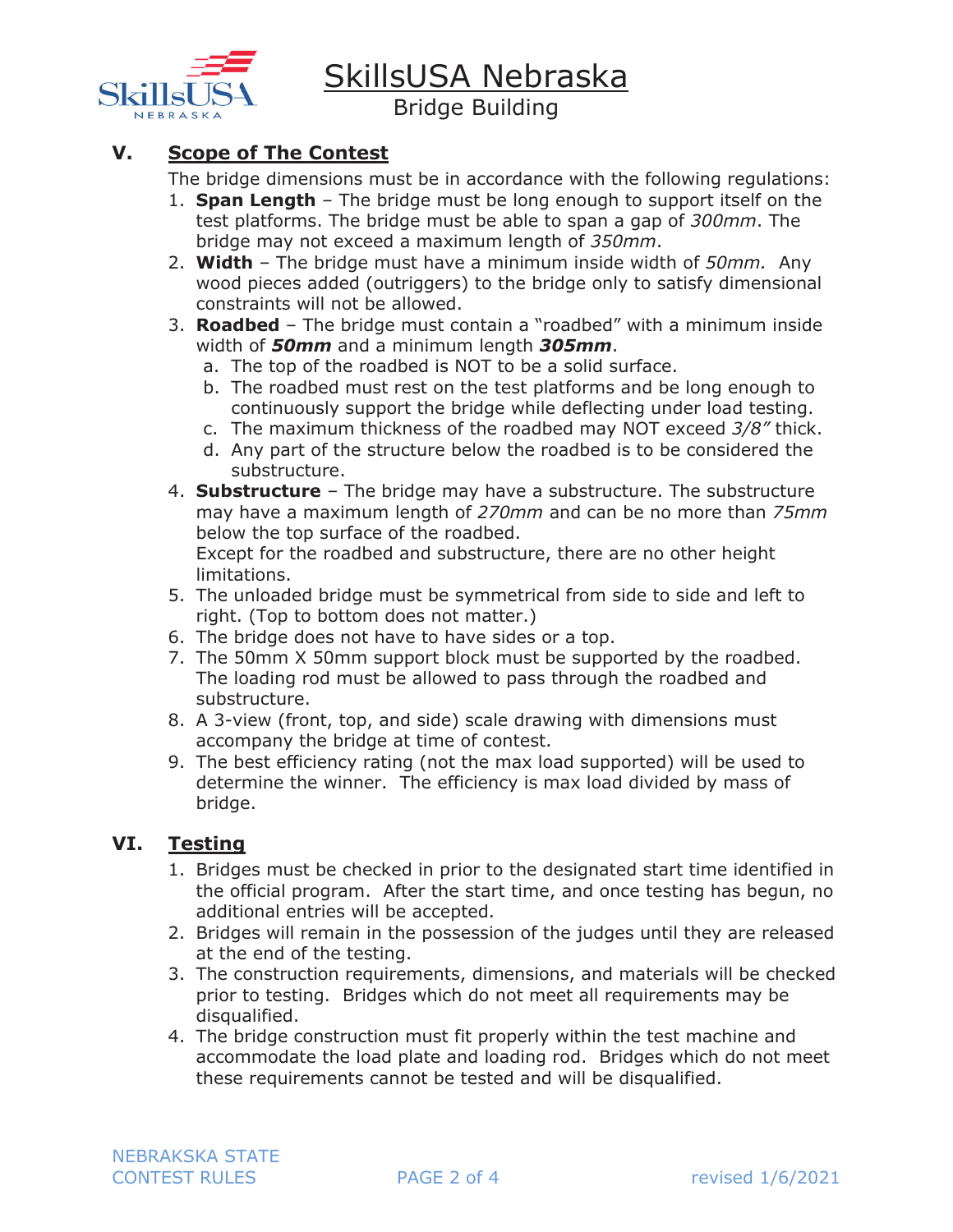

Bridge Building

- a. Make certain the roadbed can support and allow the *50mm X 50mm X 10mm* Loading Block to fit.
- b. The Upper Load Rod, which has a diameter of *13mm*, attaches to the pull plate and must pass through the center of the roadbed. The Lower Load Rod has a diameter of *25mm* which must be allowed to pass through any substructure.
- c. Refer to the test machine picture and diagram below for further information.
- 5. The mass of the bridge will be weighed prior to testing.
- 6. The bridge is loaded (tested) by the Loading Rod pulling down on the Loading Block. The Loading Block is a metal pull plate setting flat in the center of the roadbed. Bridges will be tested until failure or when the limits of the test machine have been reached. Failure is defined as the inability of the bridge to carry additional load (Maximum Load).
- 7. No portion of the roadbed can be allowed to deflect more than *20mm* below the top of the test platforms, while at maximum load.



*Test Machine Picture* 

NEBRAKSKA STATE CONTEST RULES **PAGE 3 of 4** revised 1/6/2021